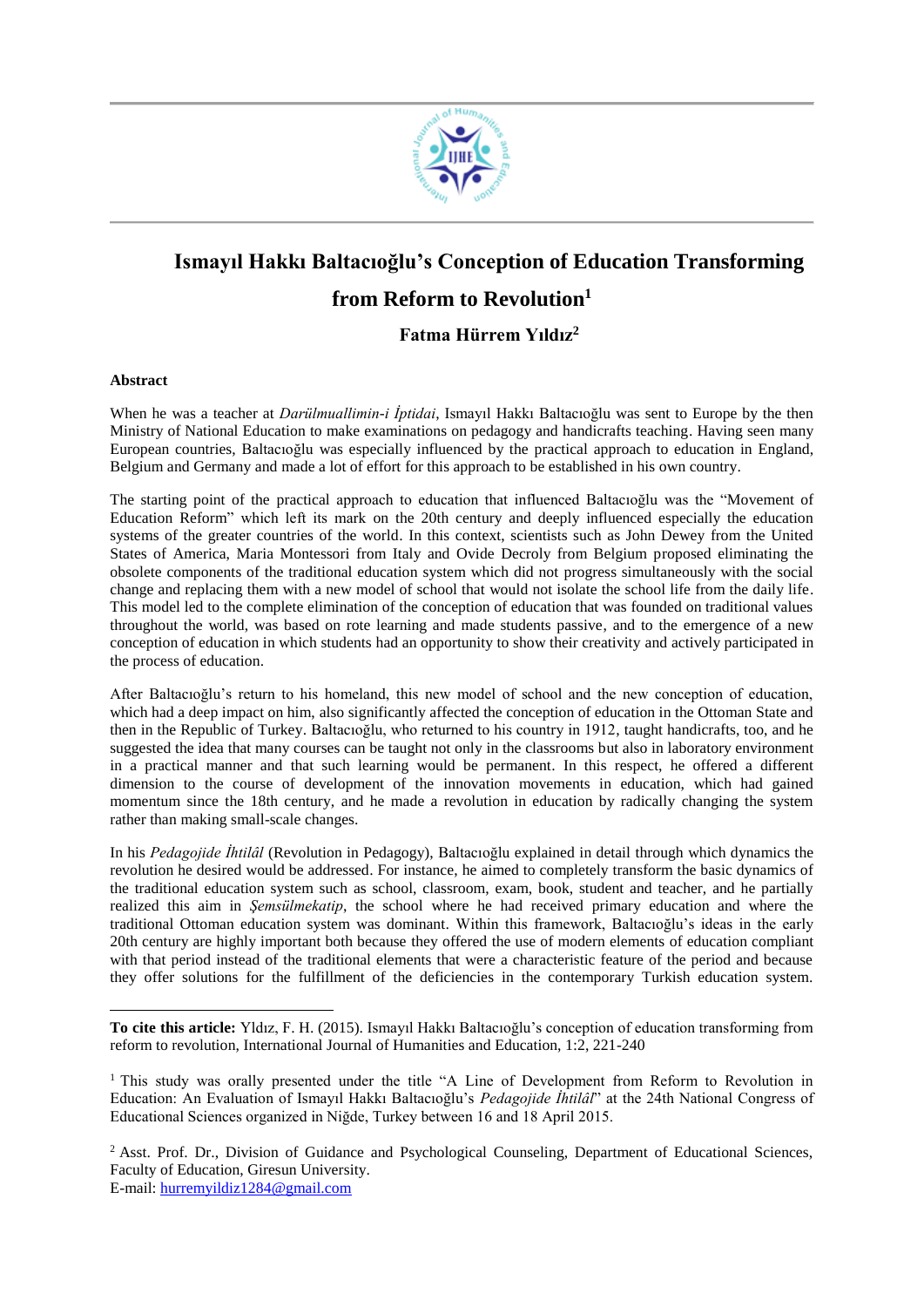Therefore, his work *Pedagojide İhtilâl* can be useful in detecting the deficient aspects of the contemporary Turkish education system and in creating a scientific perspective on how these deficiencies can be eliminated.

This study evaluates the influence of Ismayıl Hakkı Baltacıoğlu on the Turkish education system, which followed a course of development from reform towards revolution, based on his *Pedagojide İhtilâl*, in which he systematized this influence.

**Keywords**: Pedagogy, revolution, reform, creativity, *Darülfünun*

## **Introduction**

Ismayıl Hakkı Baltacıoğlu is an important thinker who devoted a significant part of his 94 year life to education and closely witnessed various social transformations thanks to his long life. He started his education in a traditional education system and then attended *Darülfünun* (university in Ottoman Empire), which was planned to develop as a Western model of school. After his graduation from *Darülfünun*, Baltacıoğlu was sent to Europe by the Ministry of National Education to make research on handicraft, pedagogy and curricula in countries such as England, France, Belgium, Germany and Italy, where he closely examined the education systems of these countries, met with the prominent scientists of education of that period, worked on their practices and constructed a soundly-based system of thought regarding practical education. When he returned to his country, he partially put these thoughts into practice both in the schools where he taught handicrafts and in the schools where he worked as a manager.

Baltacıoğlu became the representative, in Turkey, of the "Movement of Education Reform" which was accepted throughout the world in the 20th century and was pioneered by John Dewey in the United States of America, Maria Montessori in Italy and Ovide Decroly in Belgium, and he became one of the Turkish pioneers of a student-centered education system that was accompanied by this movement and aimed to raise active individuals learning through doing/experiencing.

Baltacıoğlu was strongly influenced by John Dewey's idea that the experience was the way to transform thoughts into knowledge, that students could acquire the real knowledge only through their experiences, and that this would lead to permanent learning. Similarly, Baltacıoğlu was highly influenced by Ovide Decroly's idea that the schools should not only provide knowledge to children about their own natural environment and social environment in addition to the basic lessons such as literacy, calculation, history, geography and natural sciences, and he witnessed how Decroly practiced this in the "School for the Normal" in Brussels. He was also inspired by Maria Montessori's ideas that children should be free in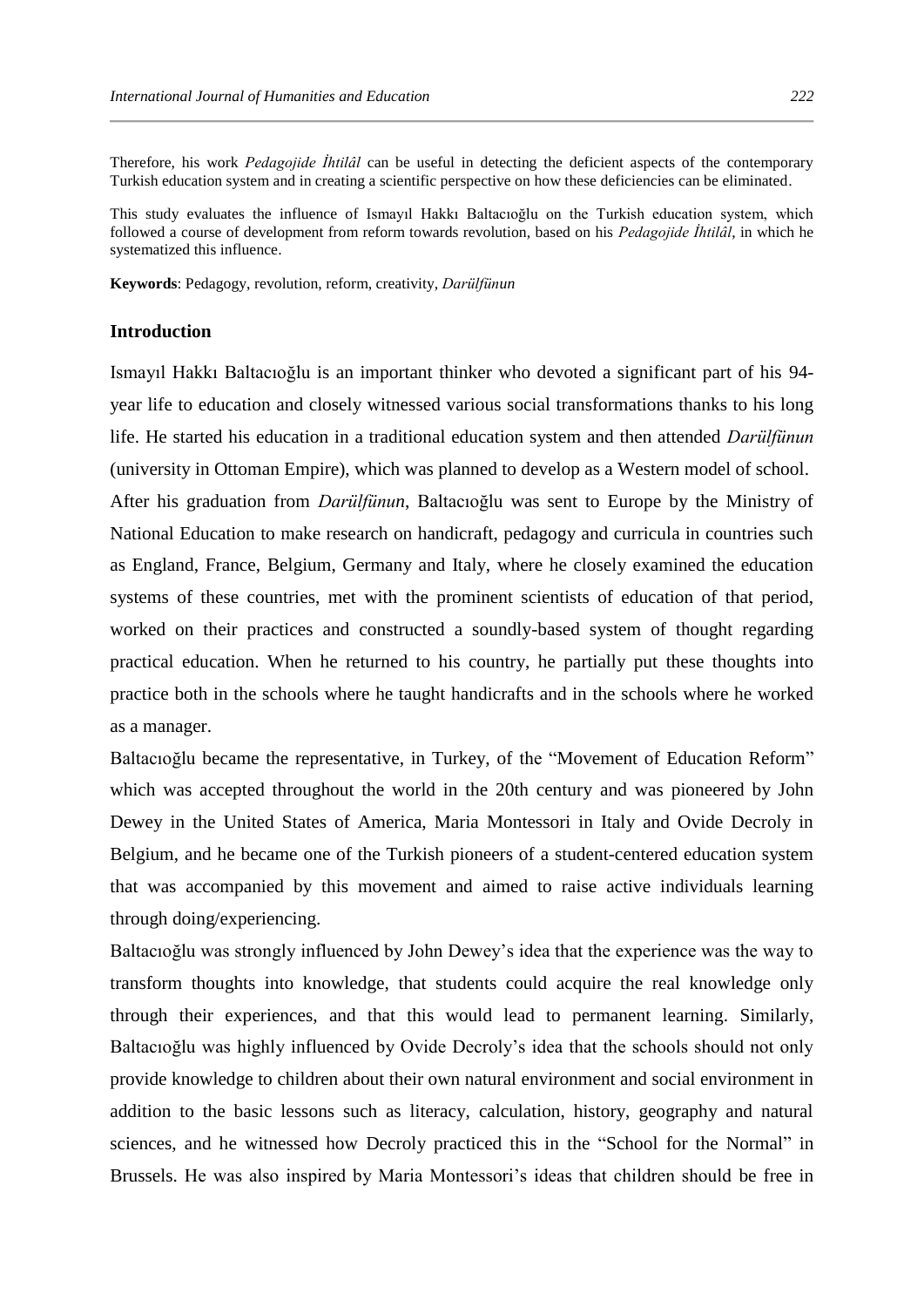their choices, that they should act and that they could read and write without books, too. Besides, these educators had the opportunity to put their ideas into practice in the schools they had opened, and Baltacıoğlu worked on these ideas that had been put into practice. In this way, Baltacıoğlu played an important role in the establishment, in the Turkish education system, of the "Movement of Education Reform", which covers the ideas of the mentioned educators and refers to the search for a new model in order to get rid of the traditional conception of education based on rote-learning throughout the world especially in the 20th century.

Having been influenced by the prominent scientists of the Movement of Education Reform such as Dewey, Decroly, Montessori and Kerschenteiner, Baltacıoğlu also emphasized the deficiencies in their ideas and practices, and he accordingly formed his own idea of education. In his article titled *20. Asrın Terbiye Felsefesi* (Philosophy of Education of the 20th Century), he expressed his criticism of these scientists as follows (as quoted by Sakaoğlu, 2003: 316):

We cannot find the philosophy of education of our time collectively in any single pedagogue. It should be confessed that our time is deprived of great pedagogues as powerful as Rousseau. The great pedagogues of our time such as Dewey, Decroly, Montessori and Kerschenteiner have been stuck in the reality of education, rather than going beyond this reality as Rousseau did. In a sense, they are all Rousseauians. It is in the sense that instead of swallowing Rousseau's ocean like a giant, they have drawn one part of the inexhaustible water of this ocean into the channels of their intellects.

According to Fay Kirby (2012: 37-38), Baltacıoğlu was ahead of Dewey and many other scientists of education with his ideas to make many areas such as handicraft, stage play, journalism and childcare an integral part of the school curricula and to use grammar teaching or behaviors as a mediator for educational purposes. Kirby mentioned, for example, that while Dewey was working on "extra-curricular" tools in liberating school curricula, Baltacıoğlu introduced the idea of "co-curricular" working.

Besides, Baltacıoğlu noticed that the Western education had some faults, and he stated that the representatives of the Western school addressed the topic of education independently from the materialist initiatives due to their insufficient knowledge of economy (Kirby, 2012: 39). In other words, Baltacıoğlu found it inappropriate to introduce the Western schools' conception of education into the Turkish education system as a whole, and he therefore adapted the certain elements of the Western education according to the level of development and cultural structure of the students in his country.

In this respect, Baltacıoğlu's idea of education followed "a course of development from reform to revolution". His identity as an educator was initially based on a reformist idea to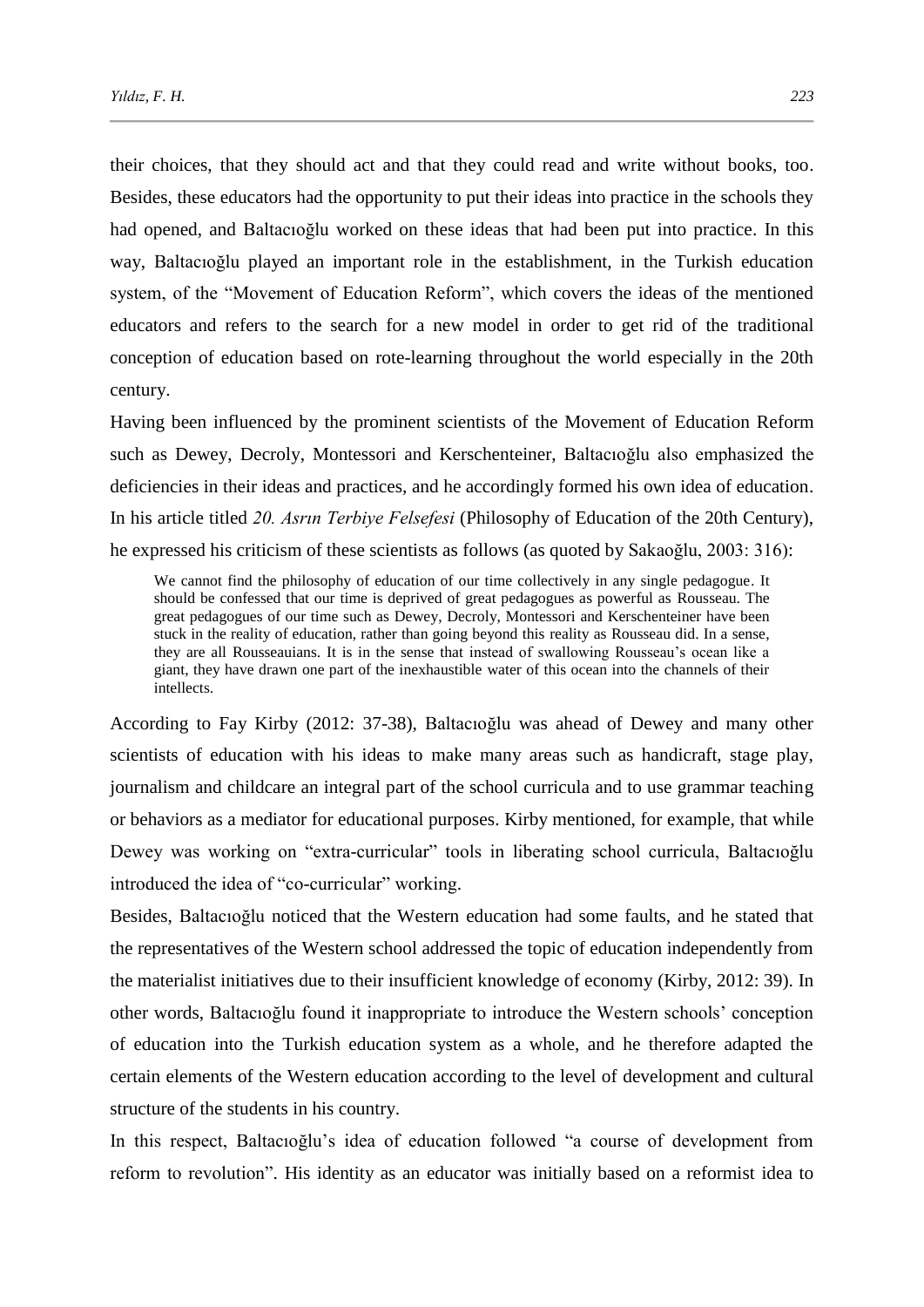make changes and innovations in the existing education system; but then he switched to a revolutionary idea upon understanding that the ideal education system could not be built on the existing system.

The present study aims to examine Baltacıoğlu's life of education on the basis of a course of development from reform to revolution and thus to review his *Pedagojide İhtilâl*, which is a reference work.

## **On Baltacioglu's Life**

Ismayıl Hakkı Baltacıoğlu (1886-1978) is an important educator that witnessed many social transformations in the history of the Turkish education. His education started in a neighborhood school (*mahalle mektebi*) where the traditional Ottoman education system was applied, and he continued his education in *Vefa İdâdîsi*, which was a product of the Period of Westernization Movements in Education and which corresponds to today's secondary schools. Baltacıoğlu started his journey with a very traditional conception of education, and he completed this journey with attainments from the beneficial aspects of the modern world. He finished his higher education in the Science Division of Darülfünun where the traditional conception was replaced by a bit more modern conception, and his success in this school was appreciated by the prominent scientists of education of that period.

Having been born in the 1st Constitutional Era of the Ottoman State, Baltacıoğlu largely benefited from the opportunities of the capital city Istanbul; although he was not a child of a family in the higher ranks of the bureaucracy, he received education in Western-type schools, the number of which increased rapidly during the period of Abdul Hamid II. During his life, he witnessed the process of transition from the Ottoman Empire to the Republic and from the 2nd Constitutional Era to Kemalism, and as an educator, he assessed this process through quite objective criteria (Güngör, 2008: 55).

After completing his education in *Darülfünunun*'s Division of *Ulum-i Tabiiyye ve Riyaziyye* (Natural Sciences and Mathematics), Baltacıoğlu was sent to various European countries such as England, France, Belgium, Germany and Switzerland in 1910 by the then Minister of National Education Emrullah Efendi to conduct research on pedagogy and handicrafts. After his return to his country, he worked as a teacher and a manager in many schools, and in 1913, he was appointed as a professor of pedagogy to *Darülfünun* and he was selected as the dean of *Darülfünun*'s Division of Literature four times. In 1923, he was appointed as the rector of *Darülfünun* (Güngör, 2008: 55; Akyüz, 2007: 314).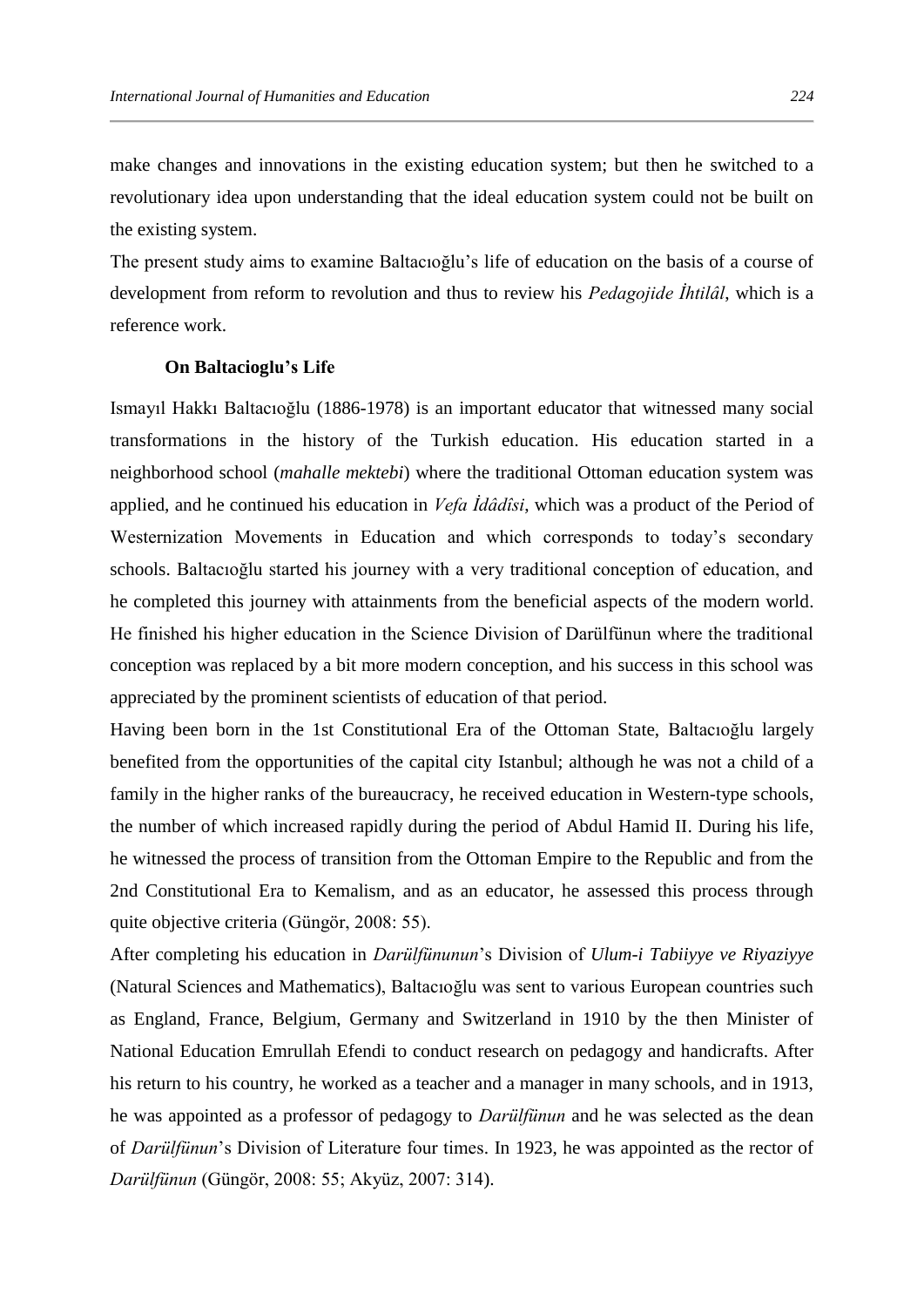In this process, he put an emphasis on a practical approach to education rather than a theoretical one; he was deeply influenced by the practical education systems in the countries he visited after graduating from *Darülfünun*.

During his stay in France, Baltacıoğlu visited educational and cultural institutions such as schools and theatres, and regarding this visit, he said: "The time I spent in France was the most productive period of my life". After his return to his homeland, he showed an educational approach that included similar practices, and he gave students the opportunity to do practice in *Şemsülmekatip*, a private school he had previously attended; however, with the outbreak of the World War I, these practices were left unfinished. Similarly, when he was appointed as the director of Gazi Institute of Education in 1930, he wanted to organize this institute in the form of an experimental school, "a school of work". But he was not allowed to do so, and it was canceled while in the process of planning (Altın, 2014: 222; Kirby, 2012: 71).

Starting from 1913, Baltacıoğlu achieved significant progress in pedagogy in *Darülfünun*; however, due to some political reasons, he was removed from his office under a collective dismissal in 1933. He started to publish a journal named *Yeni Adam* (New Man) in 1934. However, in 1942, he was appointed again by the then Minister of National Education Hasan Ȃli Yücel to establish the Department of Pedagogy in the Faculty of Languages, History and Geography at Ankara University. Between 1942 and 1950, he was elected as a deputy twice from the provinces of Konya and Kırşehir. Starting from 1951, he worked at the Turkish Language Association for 23 years. He published thousands of articles and more than 120 books in many areas including art, philosophy, sociology, education and religion from 1912 till he passed away in 1978 in Ankara (Widmann, 2000: 177-178).

#### **A Line of Development from Reform to Revolution on Education**

Ismayıl Hakkı Baltacıoğlu's conception of education should be viewed through a line of development that extends from reform to revolution. During his examinations in Europe, he observed a conception of education that focused on practice rather than theory and enabled students to reveal and develop their creativity, and after his return to his country, he wanted to adapt this educational approach to his country. For this purpose, he took action by firstly making innovations in the existing education system and changing some elements of the system; in a sense, he made a reform in education. However, it was not much possible to use the existing education system as a basis for building a new conception that would make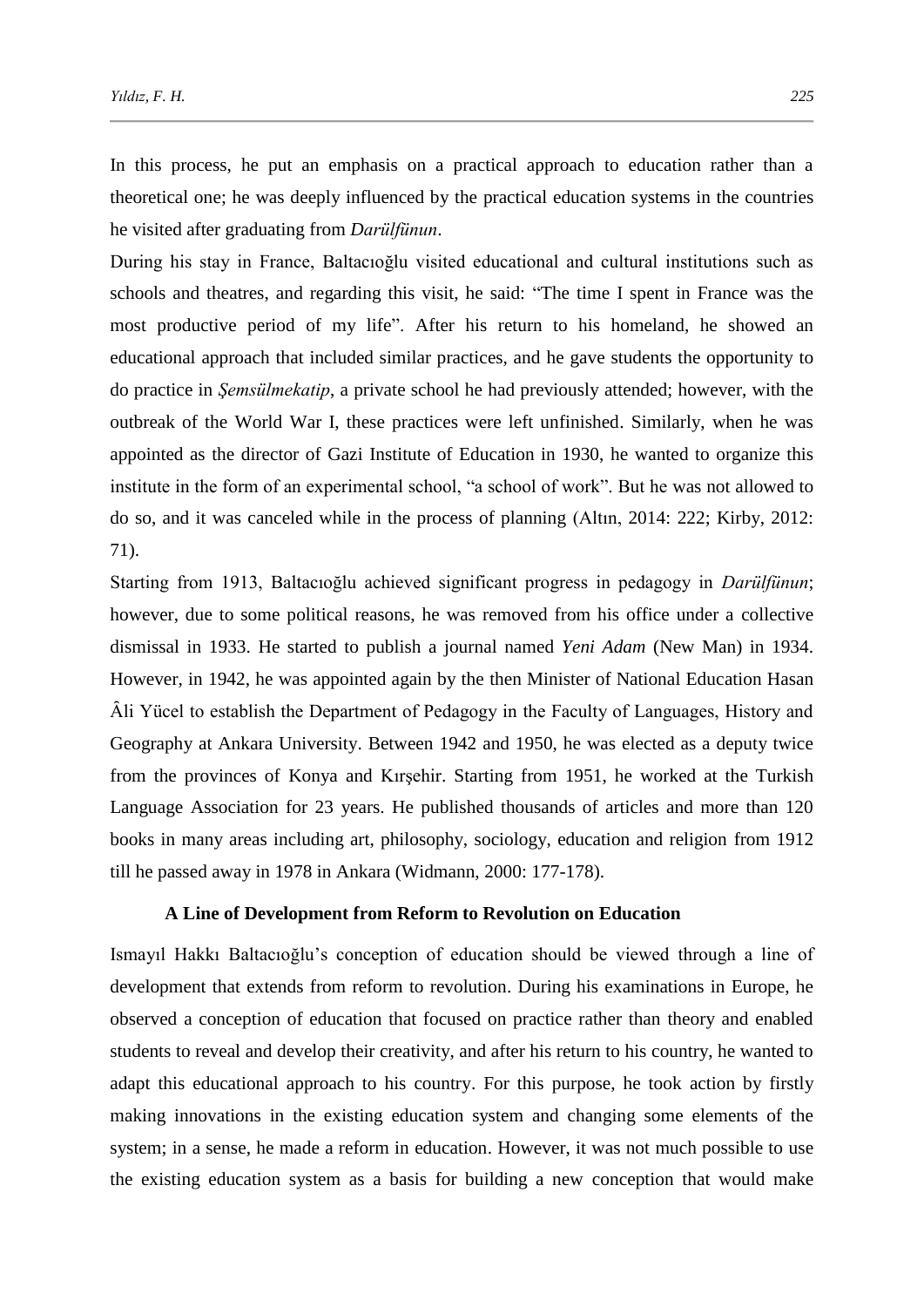students active, would eliminate the rote-learning system and would not reduce everything to theory. Therefore, it was necessary to demolish the existing system and create a new education system. Based on these ideas, Baltacıoğlu's conception of education evolved from a reformist line towards a revolutionary one.

His works on education should be considered in order to understand this line of development. The first work in which he revealed his revolutionary line in the literature of education is *Talim ve Terbiye'de İnkılâp* (Revolution in Education and Training). In this work, Baltacıoğlu put forward what he wanted to achieve, or what he aimed, through the new education system he wanted to build, and he criticized the existing education system (Güngör, 2008: 57).

Baltacıoğlu (1964: 6) summarized his criticism as follows: "Have a look at the school we have opened, the curricula we have created, the books we have made students read, and the procedures we have used since *Tanzimat* [reform era in Ottoman Empire]. We understand one thing from pedagogy: A pedagogy that makes students sit at school desks, read books, learn information by rote, prepare for examinations and desire being a public servant!" According to him, it was not possible to construct new ideas on such a conception of education. Therefore, it was needed to demolish the elements of the old system, replace them with new ones and completely remove the unnecessary ones from the system.

Baltacıoğlu systematized these ideas in his *İçtimaî Mektep* which was published in 1931. This work symbolizes a framework in which he demolished many elements of the existing education system, partially abandoned the individualist approach that he had initially adopted, and associated education with social things. *İçtimaî Mektep* was a new school, and it had no similarity with the existing schools. There were production and democracy in this school. It was a school of work. In other words, it was a new school that turned knowledge into work. For the students of *İçtimaî Mektep*, there was no such thing as rote learning; there was learning by doing/experiencing and practicing.

Baltacıoğlu (1942: 1) expressed these ideas as follows:

*İçtimaî Mektep*, which I finished writing on 24 February 1912, is my first education book. It is a thrust of development achieved by Reform in Education and Training. I collected there the experiences of my life, it is the books of my pedagogical beliefs. *İçtimaî Mektep* is the defense of a cause: the cause of education for creating complete man, real man! It is a child of misery; it ran after new opportunities. Since its creation, it has never rested in the bookshelves like a dead body; it has always influenced, always entered into the life, fought, beat the old, taught the new.

The education provided in *İçtimaî Mektep* is the concretized version of the dream that Baltacıoğlu had in his *Rüyamdaki Okullar* (Schools in My Dream). Through an artistic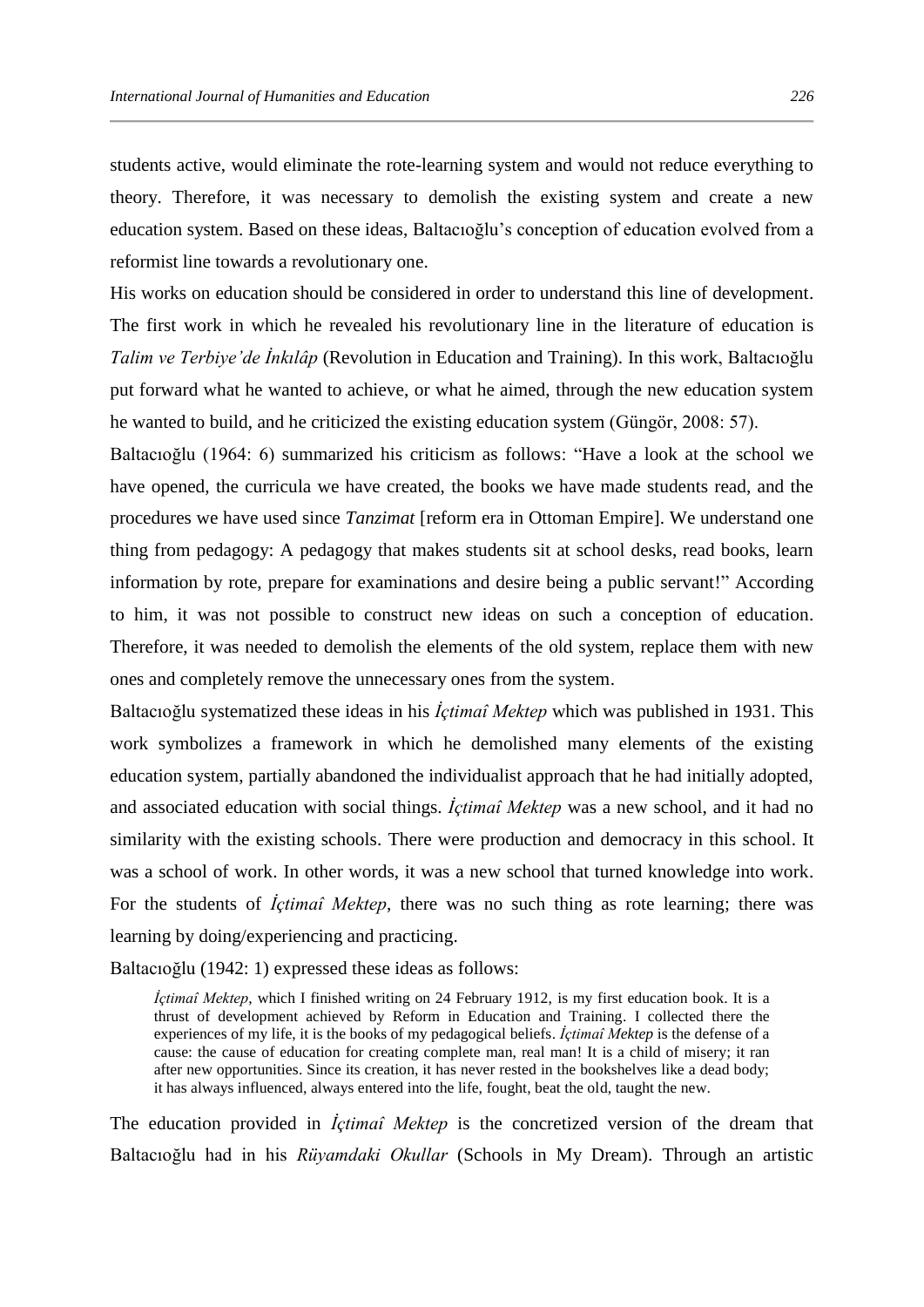perspective, Baltacıoğlu describes the model of school in his mind as a dream. So, it can be suggested that *İçtimaî Mektep* firstly manifested itself in a dream and then entered into the literature as a model of school that could be created in real life.

In *İçtimaî Mektep*, Baltacıoğlu frequently emphasized the social aspect of the school and reinterpreted the education, whose main aim was to socialize individuals, from a perspective that had never been discussed within the Turkish education system until then. He established a school system based on five basic principles, which would be frequently referred in the area of education.

His five basic principles are the principle of personality, the principle of environment, the principle of work, the principle of productivity and the principle of initiation. The first principle of *İçtimaî Mektep*, the principle of personality, refers to the aim of education as the individual's integration of the knowledge with his/her entire personality rather than transferring the knowledge to the individual. In other words, the individual internalizes what is transferred to him/her through education and makes it an integral part of his personality. For instance, when an individual learns about a work of art or a religious symbol together with all the legends about that work of art or religion, with the atmosphere in which it emerged and with the stories about it, then he/she actually learns about that piece of art or religion rather than learning it by rote. This is how *İçtimaî Mektep* manages to create a personality integrated with education.

Baltacıoğlu (1942: 24) suggests that the reality, which should be examined in order to create the social personality aimed by education and the various elements forming this personality, is not a recipe or a concept but the social person himself/herself. This social person is a citizen, a colleague. What is important here is to determine what qualities should be acquired in order to be a citizen or a colleague. In this respect, it can be suggested that the highest purpose of education is the personality of a scientist. The school should create this personality of scientist in students insofar as possible. Similarly, the real aim of vocational education is also the personality of the worker, carpenter or ironsmith. The school should create these personalities in students insofar as possible while providing education.

Another principle of *İçtimaî Mektep* is the principle of environment. According to Baltacıoğlu (1942: 29-30), real personalities can develop only in real environments. This means that a scientist is not a secluded individual has a lonely life, but a member of community with morality, conscience and a special technique. Baltacıoğlu states that being a scientist requires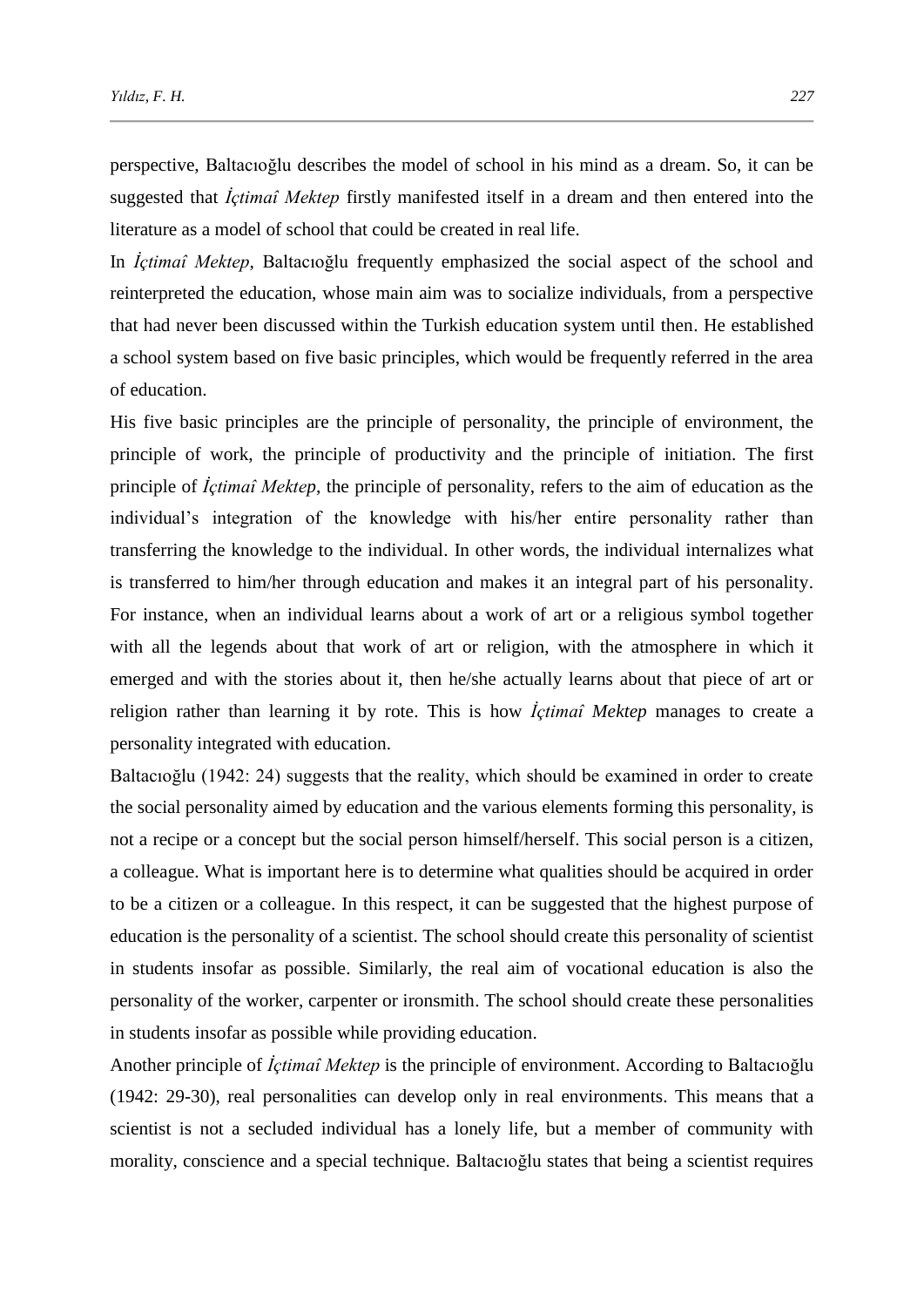a whole mentality with its books, tools, procedures, rules, laboratories, ideas, virtues and certain conservative aspects. In other words, scientist must be interested in both material and moral lives. According to him, the same thing applies to a gardener and even to an artist. They also have such a social reality. All these professional people have a perseverance, and this perseverance can emerge only through the social identity of the professional person. This social identity is made up of the genius, inspiration and work of the professional person, and this identity can appear only in a real environment related to the specific profession. Here, Baltacıoğlu emphasizes the importance of the real environment in which the area of profession emerges. For instance, one of the most important requirements for a gardener to perform his occupation is to have a garden because it is impossible for a gardener to actually perform his profession without a garden. Therefore, the real personalities of individuals emerge only in real environments where their areas of profession or the subject areas they are educated in can be practiced.

The principle of work is directly related to the two previous principles. For Baltacıoğlu, real personalities can be formed in real environments only through real works (Aytaç, 1984: 244). In this respect, Baltacıoğlu points out that the works done by the students in *İçtimaî Mektep* are real. In this new school, students try to produce real tools that they can use in daily life. For example, students can be asked to produce woodenware with particle board or plywood in accordance with the development of their psycho-motor skills. Since forming different shapes with construction papers in the name of practical education does not constitute a real work, Baltacıoğlu criticizes such practices.

With the principle of work, Baltacıoğlu (1942: 34) emphasizes technique. According to him, the technique of the scientist is the one that obtains knowledge. Scientific observation and scientific thought are the ways of intellect and understanding that enable scientific discoveries. Therefore, Baltacıoğlu suggests that each of the scientific activities that include these is an "attainment". A scientific attainment includes reading, writing, memorizing, discussion, note, hesitation, doubt and similar factors. In this respect, the scholar or the scientist must become a discoverer and attain what is scientific. The biggest need of the scientist in this framework is to be free. The scientist, who is supposed to act with certain principles and a very creative intellect, also needs to experience. For no inculcation and no guidance can replace his/her judgments which are products of his/her personality and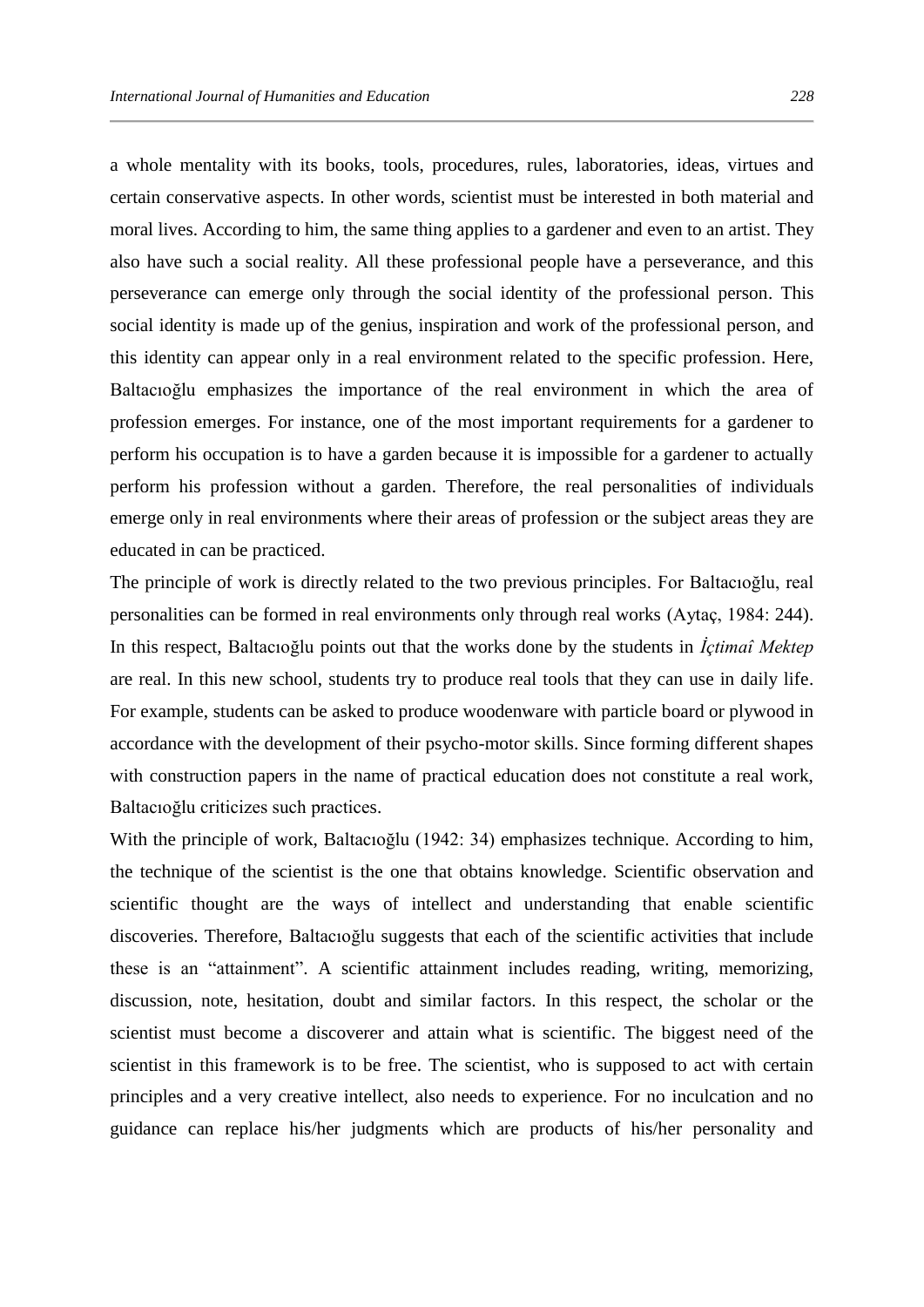experience. All these are possible only though scientist's performance of real works that fall within his/her area of profession.

Real works require productivity. The principle of productivity of *İçtimaî Mektep* stipulates that "the prerequisite of a real work is the attainment of a real work, a real production". By real production Baltacıoğlu (1942: 35-38) means a work that has a social value. For instance, supposing that a lesson had the subject of "shovel", the following methods could be considered:

- 1. To orally say something and give information about shovel.
- 2. To make students paint a shovel.
- 3. To make students create a model of the shovel using paper or cardboard.
- 4. To make students create an utilizable shovel using sheet metal.
- 5. To make a shovel from sheet metal in such a way that it can be marketed.

The final option includes a complete productivity because the shovel is a real shovel made from sheet iron, and its marketability shows both its reality and productivity as it can provide a profit in return for the effort made (Baltacıoğlu, 1942: 38). Getting productivity from the work he/she has done, the student believes that what he does is valuable, and gets motivated for that work. Therefore, every work to be done should offer a yield, a productivity.

The fifth and last principle of *İçtimaî Mektep* is the principle of initiation. With this principle, Baltacıoğlu (1942: 39) underlines that education has a duty to prepare individuals for social life. And the educational institution to fulfill this duty is the school. However, the school has limited time and pace for doing this. But what is important here is that the school does what is necessary and possible in order to prepare children for real life within this limited time and space. In this respect, the principle of "initiation" refers to the total of life experiences that are possible to be provided to children within the school environment.

For Baltacıoğlu, who frequently emphasizes that education is an initiation, this principle is actually more prior than other four principles. For initiation expresses a process that covers other principles, too. Baltacıoğlu emphasizes that the education in *İçtimaî Mektep* is only an initiation and that it does not continue throughout the life of the individual. In other words, the school cannot always exist in the lives of people; but the effects of the formal education process in the school continue to exist in the personality of the individual.

Revealing a significant part of his conception of education in *İçtimaî Mektep*, Baltacıoğlu defends that a revolution is needed in education on the grounds that such a conception cannot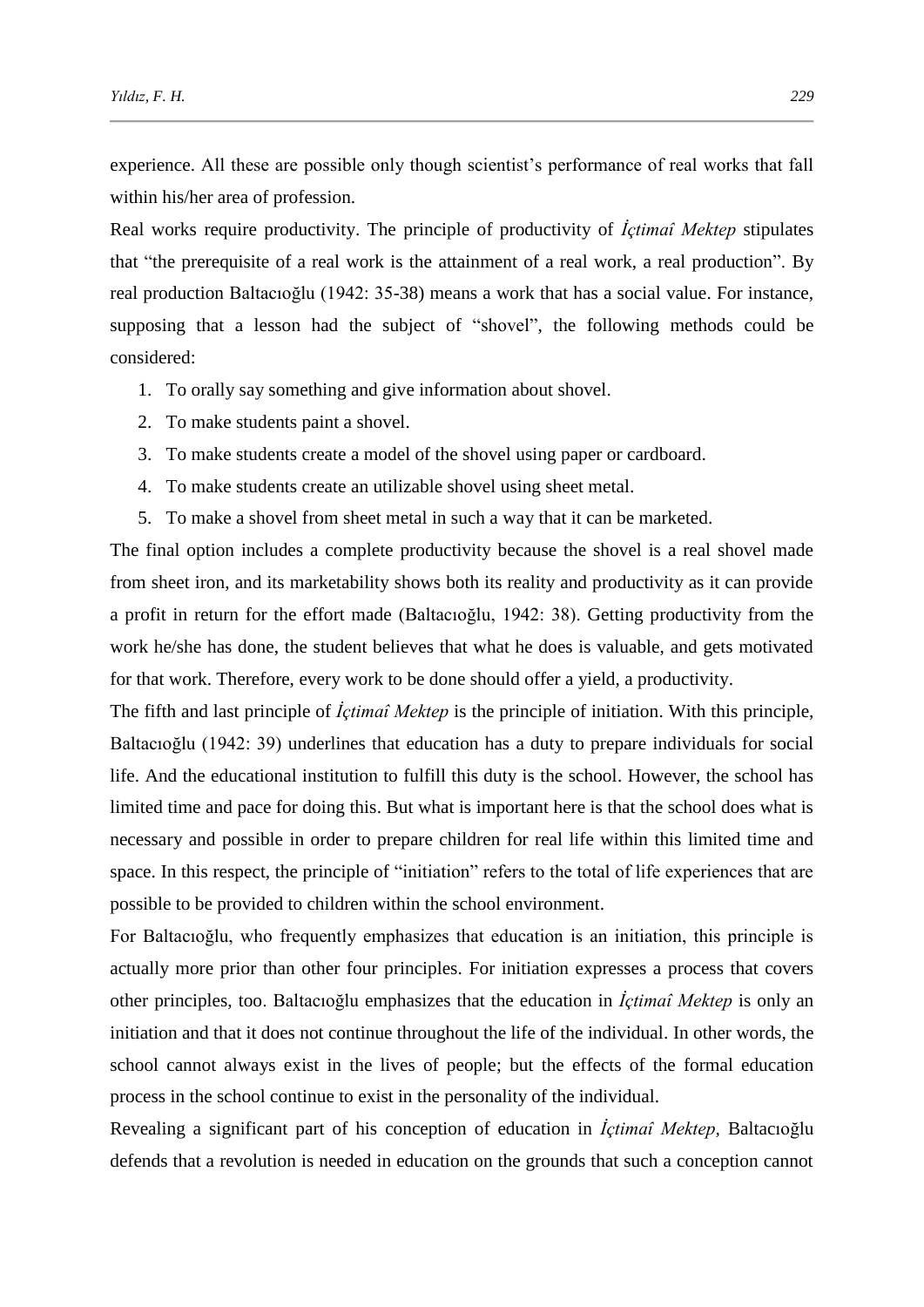be constructed on the existing education system. *Pedagojide İhtilâl*, which he wrote in 1963, defends that necessary revolutions should be made in order to put *İçtimaî Mektep* into practice, and it explains, in detail, in which areas these revolutions should take place. In his work based on the idea that "a new school is possible", Baltacıoğlu provides very clear information on what this new school will not include and how such exclusions will be compensated for.

Baltacıoğlu defends that the old conception of school should be demolished and a new school like *İçtimaî Mektep* should be built instead. In his *Pedagojide İhtilâl*, he explains in detail what should be done in this process. According to him, many elements of the old school would need to be demolished by a student-centered conception of education that makes students active and lets them reveal their creative intellectuality and learn by doing/experiencing as proposed by the "Movement of Education Reform" of the 20th century. The elements to be excluded can be summarized as curriculum, book, rote-learning, exam and class. Baltacıoğlu eliminated some of these elements while he changed the system of the others; in this way, he paved the way for the student-centered approaches, which rapidly disseminated around the world, to be used in the reconstruction of the education system in Turkey.

In his criticism of the situation of the old and contemporary schools in the beginning of *Pedagojide İhtilâl*, Baltacıoğlu (1964: 7) stated that the Turkish society had been in search of a conception of school since *Tanzimat* era, but they did not know what school they wanted. Since he closely observed many different types of schools during his long life, he put forward very realistic analyses related to the issue. For him, neighborhood schools were traditionalist. Besides, they were against independence and based on rote-learning. In other words, they were a smaller version of the madrasa. No importance was attached to the personality of the child either in madrasa or in neighborhood schools because beating was a tool of punishment in these schools, and few writing tasks were assigned to the children while they were given a lot of reading assignments.

The reason for Baltacıoğlu's criticism of these schools is clear. These schools ignored the individual learning skills of children/students and made them learn the existing knowledge by rote. No new knowledge was constructed in these schools because it was considered to be a sin to contradict or comment on such existing knowledge. Furthermore, the idea that it is a good deed to read Quran disregarded the teaching of writing especially in neighborhood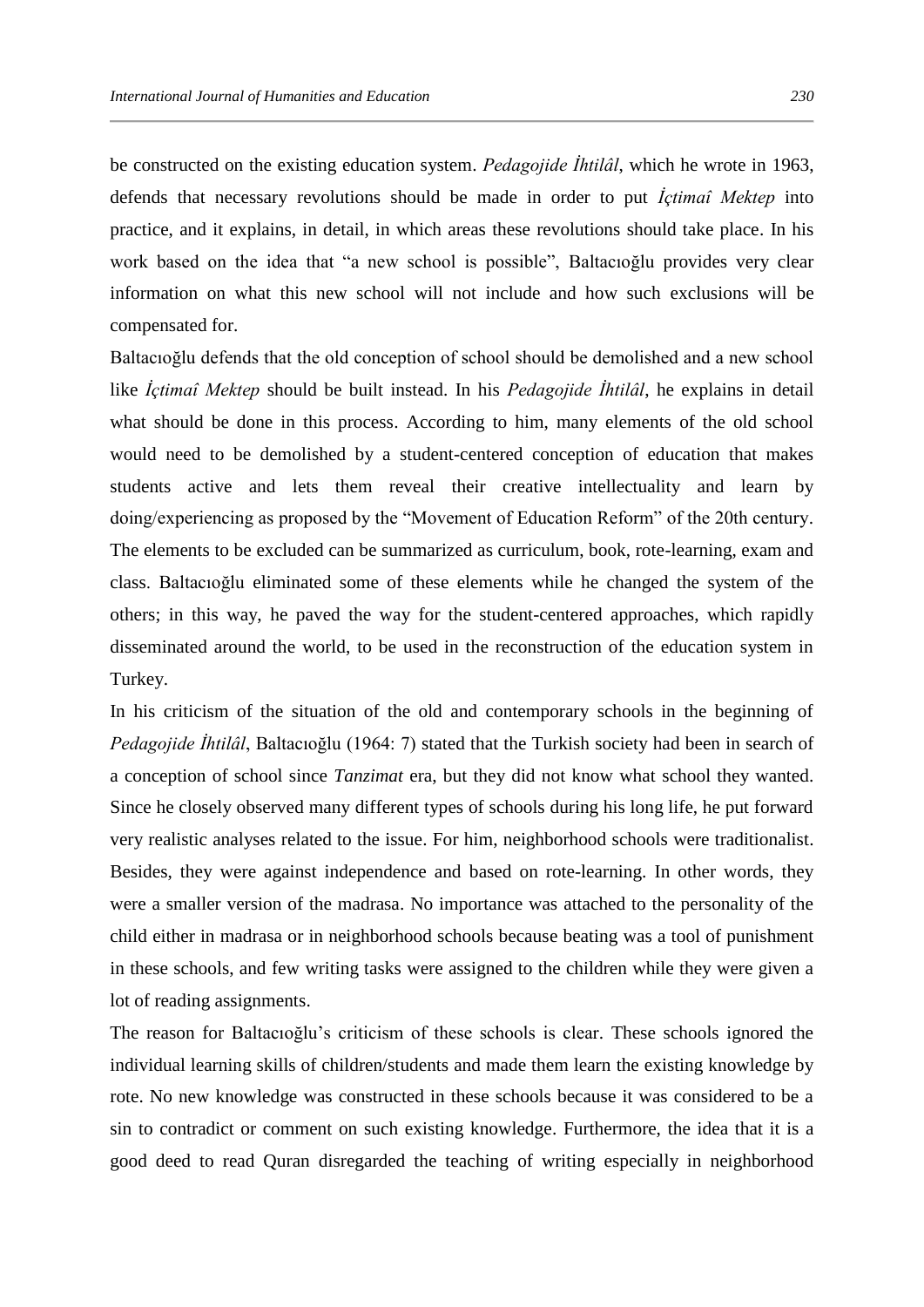schools and gave reading a lot of weight. It was only after *Tanzimat* era that the teaching of writing started to be considered important in primary education in the Ottoman State.

The *Tanzimat* Period is a turning point in education in the Ottoman State. This period followed the Westernization policy of the "Period of First Reformation Movements in Education" which was the previous period of similar type and left its mark on the 18th century, and it led to very important innovations especially in the area of education. For instance, educational stages became clearer, and reforms specific to each stage were made in this period.

Providing a very realistic criticism of the Constitutional Era (*Meşrutiyet*) which followed the Tanzimat Era, Baltacıoğlu (1964: 7) suggested that the schools of this era had new buildings just like in the *Tanzimat* Era and they had a conception of education that attached importance to independence unlike the neighborhood schools and madrasa. However, the schools of this period could not provide the real knowledge and thus could not produce creative people, either.

In conjunction with the modernity, the educational policies of the Republic Period changed, and taking the West as a model led to educational innovations in more specific areas. For instance, the basic areas of education such as book, curriculum, journal publishing and teacher education were frequent targets of the change and innovation. However, Baltacıoğlu had various criticisms in this regard.

According to him, although the number of schools, teachers, students and educational tools had increased, and in fact, there had been a fight against many bigoted attitudes during the Republic Period, too much importance was attached to creating curricula in this period, too, just like in *Tanzimat* and Constitutional Eras. Creating curricula was actually the starting point of the innovations in that period. However, the way it was handled was not appropriate because it was necessary to write books to implement the new curricula, and the book was everything for the educators of the Republic Period: Everything that activated the intellect, gave the knowledge, and formed and developed the character (Baltacıoğlu, 1964: 7-8).

In addition to this, Baltacıoğlu (1964:8) states that a lot of weight was also given to publishing journals by the educators of the Republic. Journals were an important tool in disseminating the new conception of education to large masses. For Baltacıoğlu, the educators of the Republic Period, who tried to construct a new conception of education by creating curricula, producing books and publishing journals, represented the continuation of the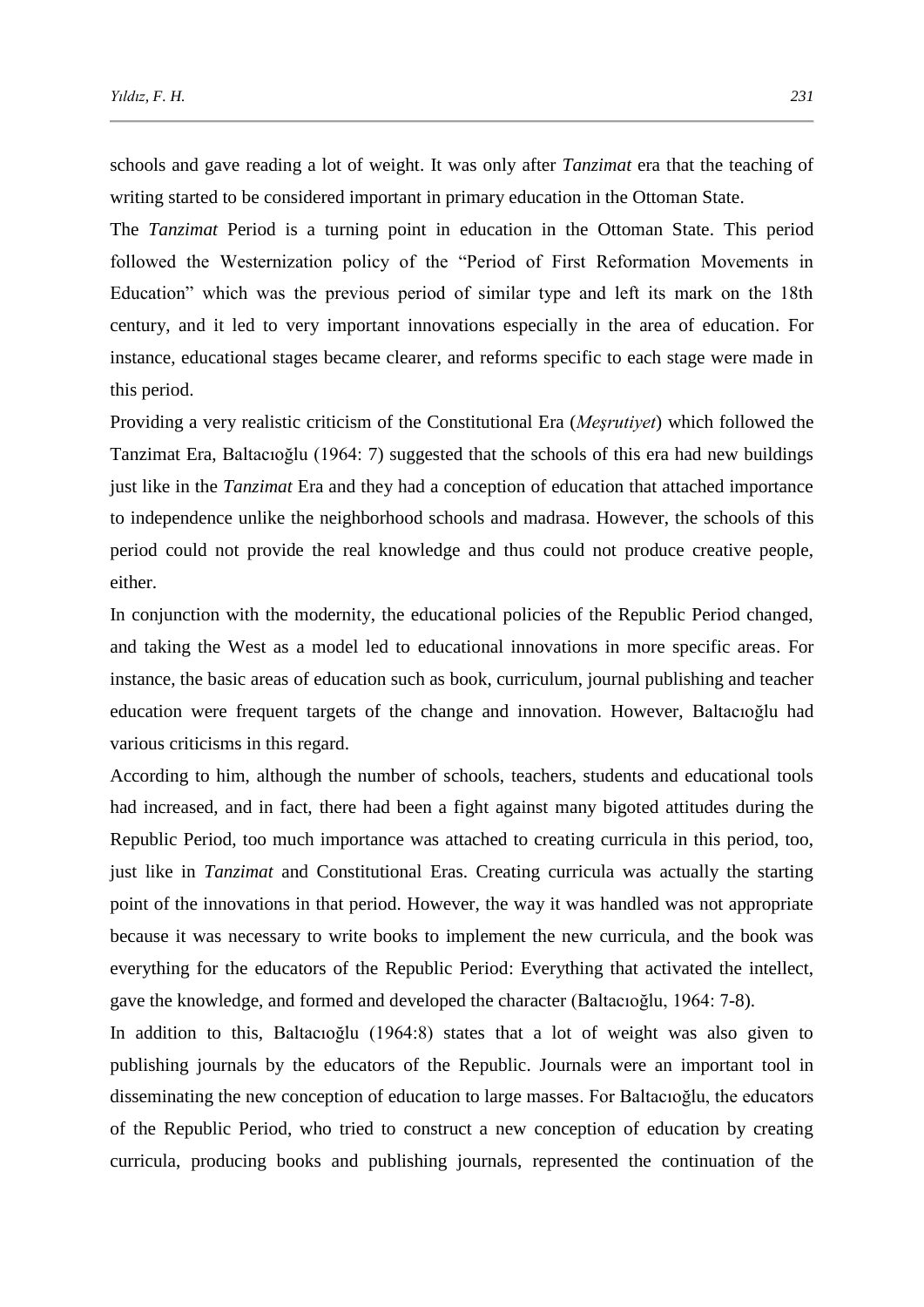education of the Constitutional Era. Although he emphasized some positive aspects of the education of the Republic Period, he also underlined that this period continued the rotelearning system of the past: "…however, despite all these assets and hard work, the school of the Republic, just like the school of the Constitutional Era, could not get rid of traditionalism. Like the school of the Constitutional Era, it also makes students read, it also explains, it also makes them learn by rote!"

So, Baltacıoğlu suggests that the Republic's new conception of education is not very different from the old one because the first condition of being different is to reveal the creative intellectuality of the student. However, reducing everything to the book and considering the book as the sole condition for the students' learning is neither a new nor appropriate way. According to Baltacıoğlu, the book is a necessary tool of education; but it is not the highestpriority educational tool. In his new conception of education, the book has the lowest priority. In other words, the child/student should learn the knowledge by directly experiencing it in its natural environment and then read that knowledge from the book. The book is the theoretical dimension of education. But the new conception cannot be constructed solely on theory; practice should be more prevalent and constitute the first stage in learning.

Baltacıoğlu (1964:8) puts a clear emphasis on the social aspect of education especially during the period he wrote *Pedagojide İhtilâl*. According to him, education should socialize the individual. The institutions which will mediate this will be, of course, the schools:

What were we expecting from the schools? Did we not expect them to prepare the callow children for the social life? In short, growing up of the callow children as social persons. Social person is the one that has a national personality on one hand and a civil personality on the other. The former personality is provided through the culture. And the latter one is provided through the technique. A person without culture and technique is callow and unsuitable for social life. The school exists for giving these personalities, and the exam is for testing whether these personalities are achieved or not. Who has achieved this personality and who has not?

According to him, schools both teach the children their identity, traditions, conventions and social norms by enabling them to acquire the national culture and create the creative intellects of the future by informing them about the technological developments in the world and teaching them how to use that technology. These are the two most basic features of *İçtimaî Mektep*.

In explaining what he expects from schools, Baltacıoğlu (1964: 41-43) also criticizes the sole use of exams for measuring the achievement of the aim of the school, which is not to create individuals eligible for social life. For the exam, whether oral or written, includes receiving answers in a short time for the stereotyped questions. Questions in an exam can be important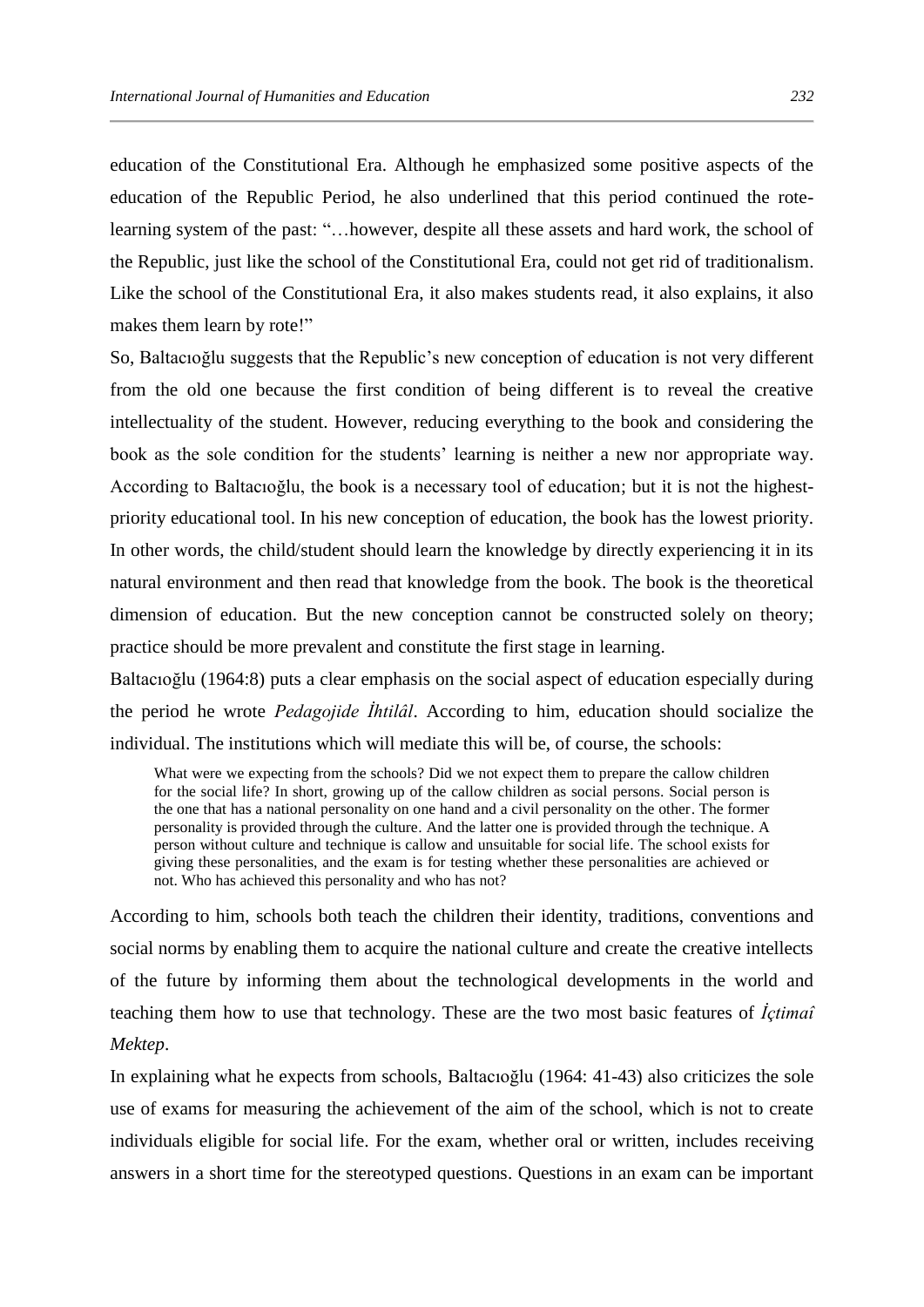or unimportant. These questions can be from any part of the book that includes the subject area. Therefore, the students may have difficulty in remembering the answer for the question. This is something that scares them. And the students cannot be comfortable with something that they are scared of. They are required to learn the texts by rote while preparing for the exam. They take notes, draws schemas, repeats, reads aloud, swings etc. During the exam, they cannot even breathe when they confront with questions that they cannot answer. If they can answer the questions, they feel a great relief. In such a case, the students feel happy as if they survived an accident. They try to tidy up and recover their personality, which disintegrates due to distress. However, if their performance on the exam is bad, their self gets broken into pieces and they experience a great disappointment and frustration.

The feeling of stress that the exam causes is also a topic to be researched in relation to the objectivity of the exam results because students frequently fail to answer the questions due to excitement despite they actually know the answer. This situation shows that it is not appropriate to measure all the things taught during a whole semester or year through stereotyped questions with limited time for answering like one, two or three hours. This is the exact reason why Baltacıoğlu (1964: 48) criticizes such use of exams as a method of measurement and assessment:

I am not against exams, but I am against this bad form of exams. Such a tradition, which considers asking questions as the sole means of testing, lets the coincidence play the biggest role and includes fear, does not deserve the name of exam. Therefore, it is necessary to eliminate exams and to replace them with an instrument that actually fulfills the task of examination and selection. Our experiences throughout the life manifests the truth of this idea. Are the most successful students in the school exams those who perform their social duties in the best way? Are the unsuccessful students of the school always backward persons? Exams are not a tool of selection contrary to what school pedagogues understand from them. Exams are a procedure that values a certain type of memory more than needed.

Another element that is not suitable for the new conception of education is the classrooms. Baltacıoğlu criticizes the existence of classrooms in which desks are aligned in a row like in a military setting. It is not possible to provide education in a sound way in such rooms. For Baltacıoğlu (1964: 13), individuals are different in terms of their age, their creation and their existence; therefore, prisoning them in a closed room called classroom has no educative aspect. There are one teacher and mostly more than forty students in these rooms, and the teacher sits on his seat and speaks continuously. The school discipline urges students to sit without any movement, listen to the teacher with great attention, understand the things exactly as they are told and do their homework. As a justification for this, it is alleged that "humans are all created with the same intelligence", "people of the same age have parallel evolutions",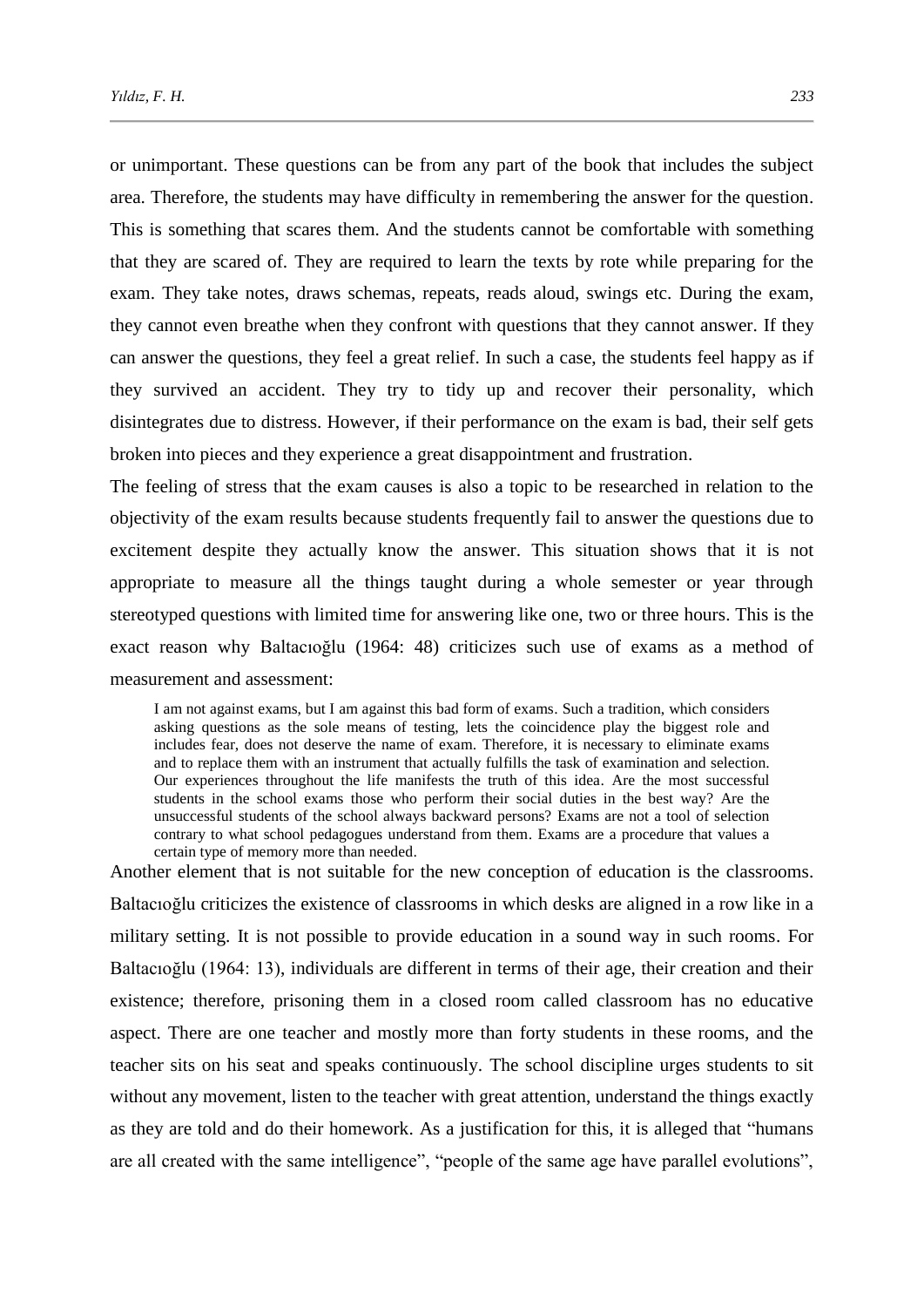and "people of the same age have the same learning abilities". However, the science of biology defends that these are not true. Therefore, it is not appropriate to suggest that the classrooms, which are a product of this understanding, have an educative aspect.

Baltacıoğlu (1964: 14) suggests that people do not have the same speed of mental evolution, and what actually exists is not an intelligence, but the intelligences. There is not one single intelligence that conceives all the subjects together; there are separate areas of intelligence such as intelligence of science, intelligence of art and intelligence of trade. This is confirmed by the science of biology. Then, if these are the realities of biology, how come the pedagogues put students with different evolutions and different abilities into the same reading rooms called classroom? How come they want to load the students with the same knowledge through the same methods at the same time and on the same days?

According to him, there is no such thing as "to educate" (to discipline), but there is such a thing as "to get educated" (to get disciplined). In other words, individuals cannot be educated from the outside. What is needed for the education of the individuals is to provide the necessary external conditions. For instance, the task of a gardener is not to make an apple tree to yield apples or to teach it to yield apples; but it is to provide the necessary external conditions for the apple tree to yield apples. The tree can yield fruits when such conditions as soil, air, water, sun, fertilizer etc. are satisfied. Similarly, the duty of the teacher in education is to provide the conditions of education for the students (Baltacıoğlu, 1964: 15).

Baltacıoğlu gained his relevant experiences through his examinations about the handicrafts courses and curricula abroad, and he pointed out the conceptions of education in various European countries he visited. He especially underlined how deeply he had been impressed by his observations during a visit to Dr. Decroly's school in Brussels. Dr. Decroly, who was one of the important educators in the early 20th century, put into practice an educational model that is not used in many of the contemporary schools.

Baltacıoğlu (1964: 16) expresses his impressions about Dr. Decroly as follows:

I was in Brussels in 1910. I visited Dr. Decroly's school for normal children. The Doctor was himself showing me around. We entered a room. This room did not look like a classroom. Tables were placed near all four walls of the room. Children were taking out pieces of books and journals from the baskets near the tables and cutting out the pictures on these pieces, then they were gluing these pictures on the notebooks in front of them. I asked Dr. Decroly:

-What are these children doing?

He said:

-They are learning history.

-Well, but they do not have any teachers or books! How do they learn? How will the concept of time be formed in these students?

Dr. Decroly gave me this remarkable answer: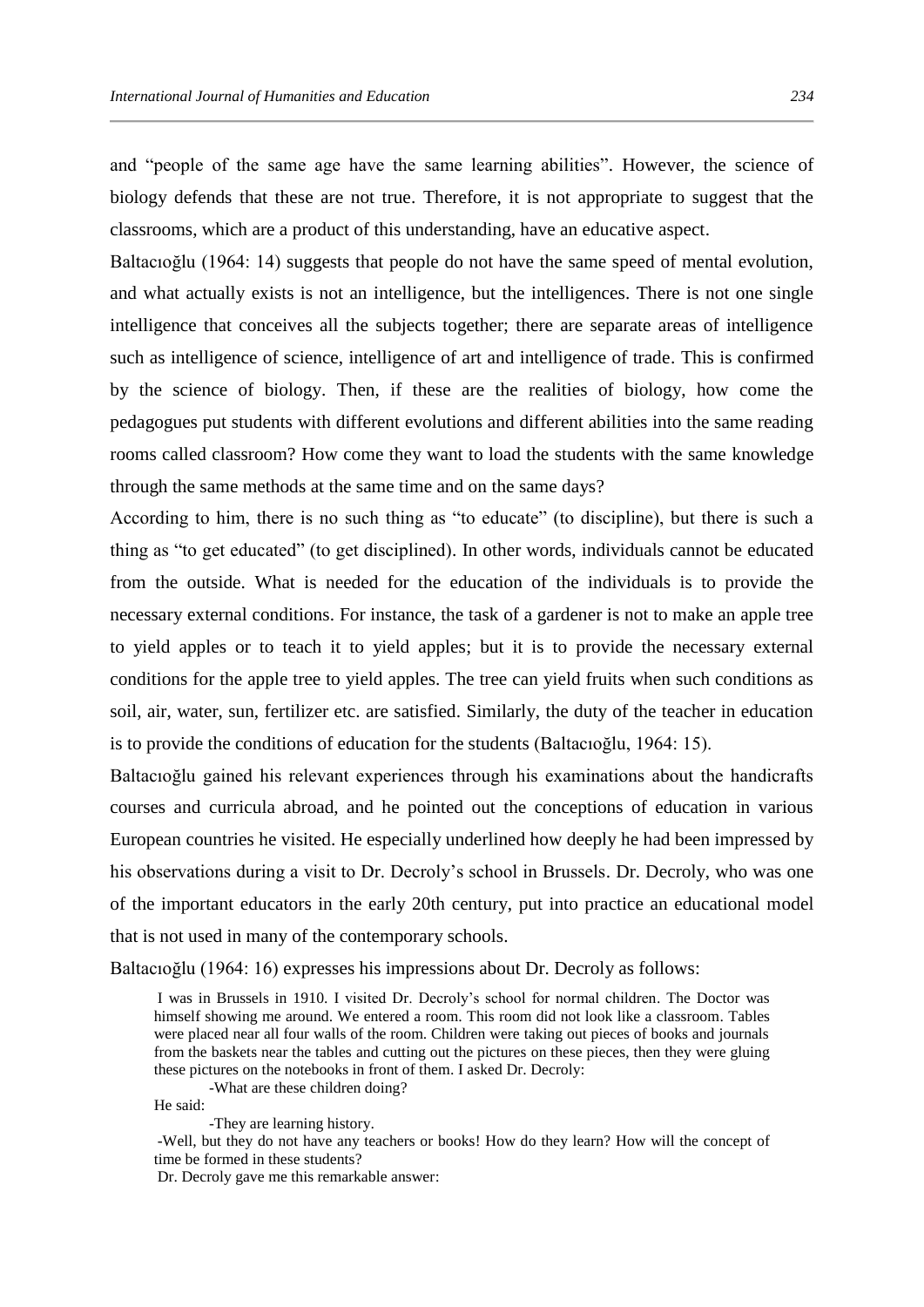-Did you know Brussels when you first arrived in Brussels? You wandered and looked around. And one day, the pieces of the city, which you had learned separately, merged with each other. Brussels became a city. History is also like this. These children will acquire some separate knowledges by cutting and seeing these prints again and again. Someday, all these separate knowledges will come together and the concept of history will be formed.

Various thoughts that Baltacıoğlu had already had in his mind were now grounded on a firm base thanks to such a conception. From that time on, his conception of education was not based on creating curricula, writing books and publishing journals, which were defended by the educators of the Republic Period, but it was now based on an approach that defended the abandonment of attributing basic roles to theoretical elements and that gave the highest priority to practice.

In this respect, whatever knowledge is to be taught to a child should be taught in a practical way as long as possible, and then the child should read the theoretical framework related to the relevant subject. For instance, if a child is to learn how a certain plant grows, how much it should be watered, which fruit it can yield etc., he/she should firstly observe this in the nature, and then he/she should see what has been written regarding this plant. This is the only way of gaining experience, and the learning of the child becomes permanent when he/she gets the knowledge through experience. In this way, the process of education progresses in a sound way.

Baltacıoğlu (1964: 16-17) defends that the evolution of the knowledge is not from the known towards unknown contrary to many educators suggest, but it is from the unknown towards the known. This constitutes Dr. Decroly's notion of education, too, because he believes that education starts with anarchy and ends with order.

The ideas of education proposed by Baltacıoğlu was not only influenced by his impressions of Dr. Decroly's school for normal children; they also bore the traces of the prominent scientists and persons of literature such as Jean-Jacques Rousseau and Lev Tolstoy. For instance, Baltacıoğlu was strongly influenced by Rousseau's ideas in his famous work *Emile* about how child education should be. The central point of Baltacıoğlu's conception of education was formed by this work in which the child, Emile, was brought up in compliance with his nature, kept far from social pressures and not exposed to any attitude contradicting with his nature. Similarly, Tolstoy's suggestion that education starts with anarchy, i.e. that the behaviors of a child are initially not subject to any rules and are therefore extremely natural, indicates that every child actually exhibits an anarchic behavioral pattern in the early childhood. This idea also made a basic contribution to Baltacıoğlu's conception of education; therefore, it can be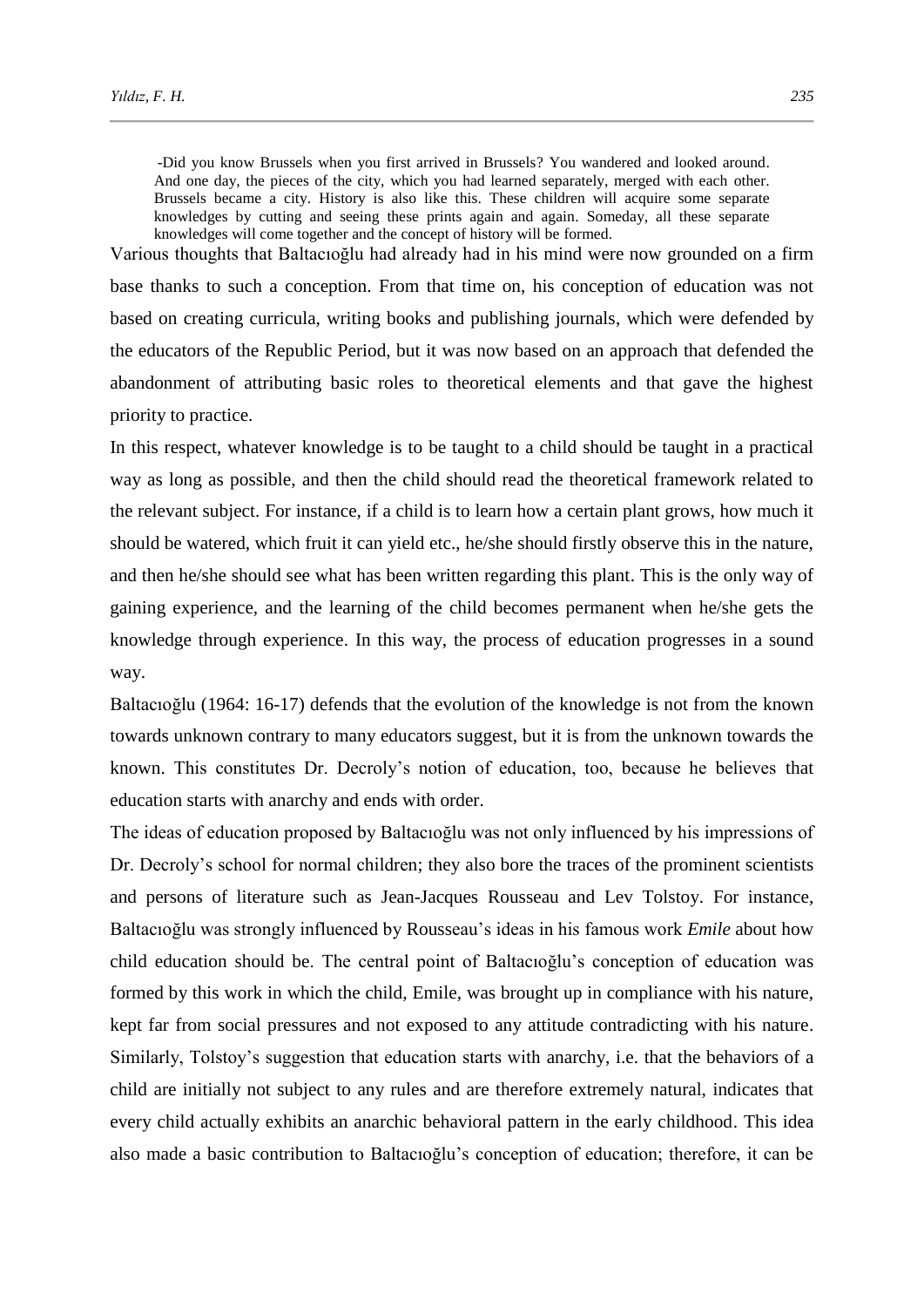suggested that he took Rousseau and Tolstoy's ideas as a basis especially for his conception of child education.

For Baltacıoğlu, children find their personality within themselves as a whole. Children's competences, inclinations and abilities develop by themselves as they live their own spiritual life. That is why nothing can be given to children from the outside. The nature of children leads them to learn by experiencing. For instance, swimming cannot be learnt through teaching; it can be only learnt by swimming. Therefore, in all stages of their life, children acquire things through their own experiences. In this regard, Baltacıoğlu considers children as beings alone with their own nature until they get out of childhood period. However, the situation changes after childhood, e.g. once the child becomes an adult entering into professional life. For him, the spontaneous developments that children experience in their childhood are a kind of institutionalization in the sense that they get to belong to a community. In fact, when the children experience everything in compliance with their nature during early childhood, they also get prepared for institutionalization required by the adult life. In this respect, Baltacıoğlu suggests that learning is both the spontaneous development of the spirit and institutionalization as a society. When the spontaneous development of the spirit takes place in childhood, it also prepares the ground for institutionalization (Ülken, 2001: 103-104).

So, it can be suggested that Baltacıoğlu frequently underlines that the human is a social being. While he is loyal to the idea of Rousseau and Tolstoy about the nature of the child, he also states that the child cannot behave so naturally when he/she becomes an adult. For individuals belong to a community when they become adults. And this community, which adopts the rules of the society it exists in, enables the adult to behave in compliance with the social norms. This is actually not a transition from a free state to an unfree state. On the contrary, if individuals' freedom is not restricted in their childhood and if they are given the opportunity to behave in compliance with their nature during childhood, then they observe the social life until they become adults, and then the existing rules enter into their life when they reach a certain level of consciousness. This is a lifestyle that the individual adopts with a free will. Otherwise, a state of anomie would arise in the society. And this has nothing to do with being free or not.

As can be seen, Baltacıoğlu blends his pedagogical ideas with a sociological perspective. Therefore, it can be suggested that his conception of education does not separate the human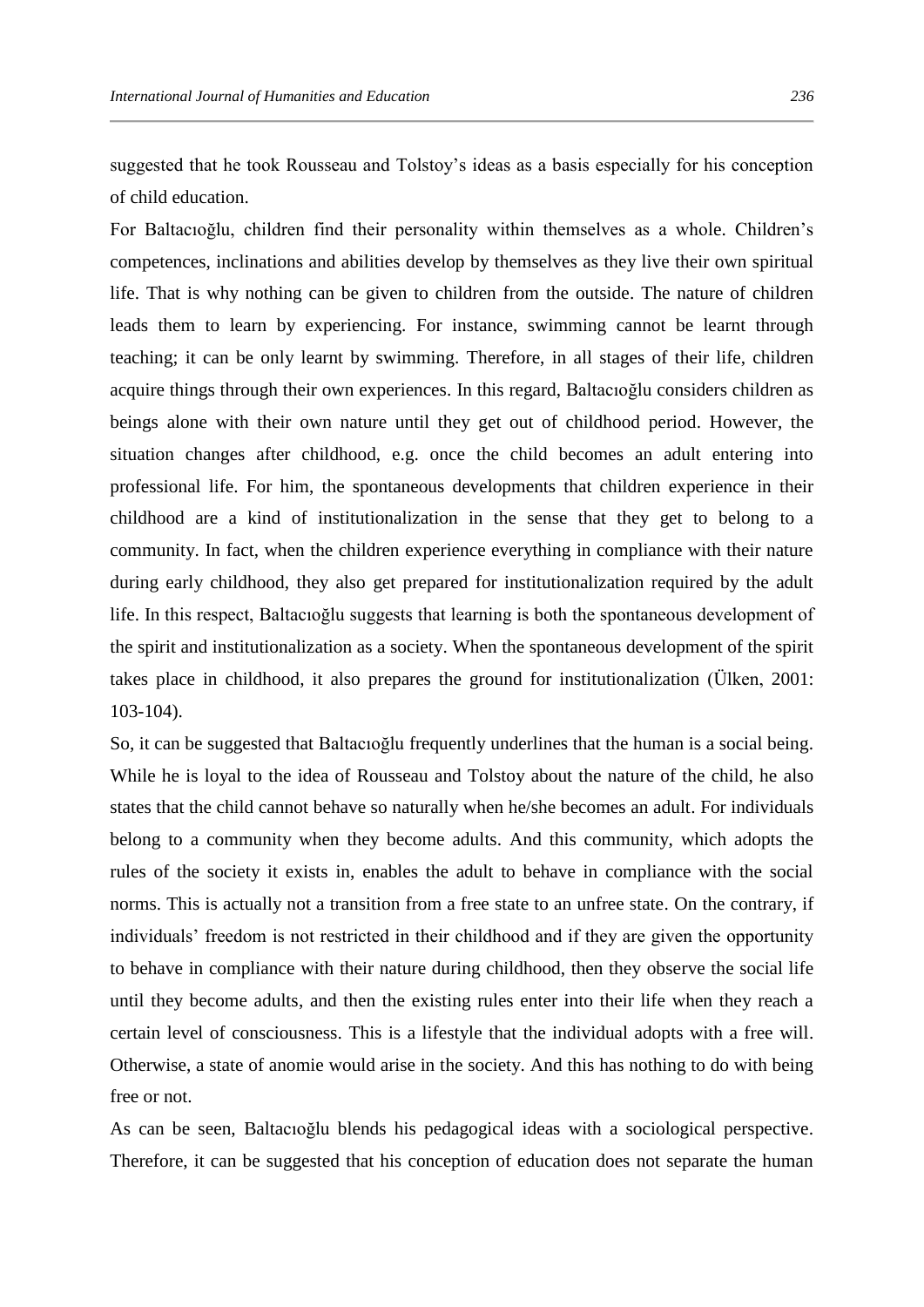being from his/her social aspect. However, during the period when the Movement of Education Reform was disseminating around the world, Baltacıoğlu used to approach education with a more individualist conception; he tried to construct a conception of education based on the sole individual characteristics of each child. Later in his life, he comprehended that individuals could not be always isolated from the society with their individual characteristics, and he underlined that they were to act together with the society in terms of both formal and informal education.

By associating the social aspect of the individuals with the environment they live in, Baltacıoğlu (1964: 101) also examined a more specific area within education. For him, the first thing to do for educating an individual is to create the environment that the individual will be educated. He clarified this idea as follows:

"Every education aims to create a certain personality. There is an environment in which this personality can emerge. This environment is an environment of culture or an environment of technique. Education can be received only within its own environment. Therefore, every environment must be suitable for the nature of the education that will be provided within it. The person to be educated must live in such an environment. This living must be also compliant with the conditions of real life. By living, I mean every kind of living: cultural, technical, conscious, nonconscious, individual, social living."

According to him, a plant needs suitable soil and climate for its growing, and the same need applies to individuals, too. Every individual is a product of his/her own social environment and cannot be isolated from this environment. In this regard, it should be emphasized that it is necessary to know the correct environments that will form the human personality. For people can talk about environment without knowing what an environment is. For example, all parents want their children to be decent persons; but in order to ensure this, they always give them advises, shout and swear at them, beat them, prison them in a room. This is not the real environment of the children including their family life. This can only be a mass life. Therefore, recognition of the real environment is quite important for child education (Baltacıoğlu, 1964: 104).

Furthermore, Baltacıoğlu (1964: 105) underlines that a real environment is not sufficient by itself for the education of children. It should be also an advanced environment. It should be compliant with the nature of the society in which the family and school environments exist. However, many environments are less advanced than the society in which they exist in both cultural and technical terms. For instance, autocratic orders can be found in democraticallygoverned societies, or there may be people acting like a dictator in schools which have the aim of freedom.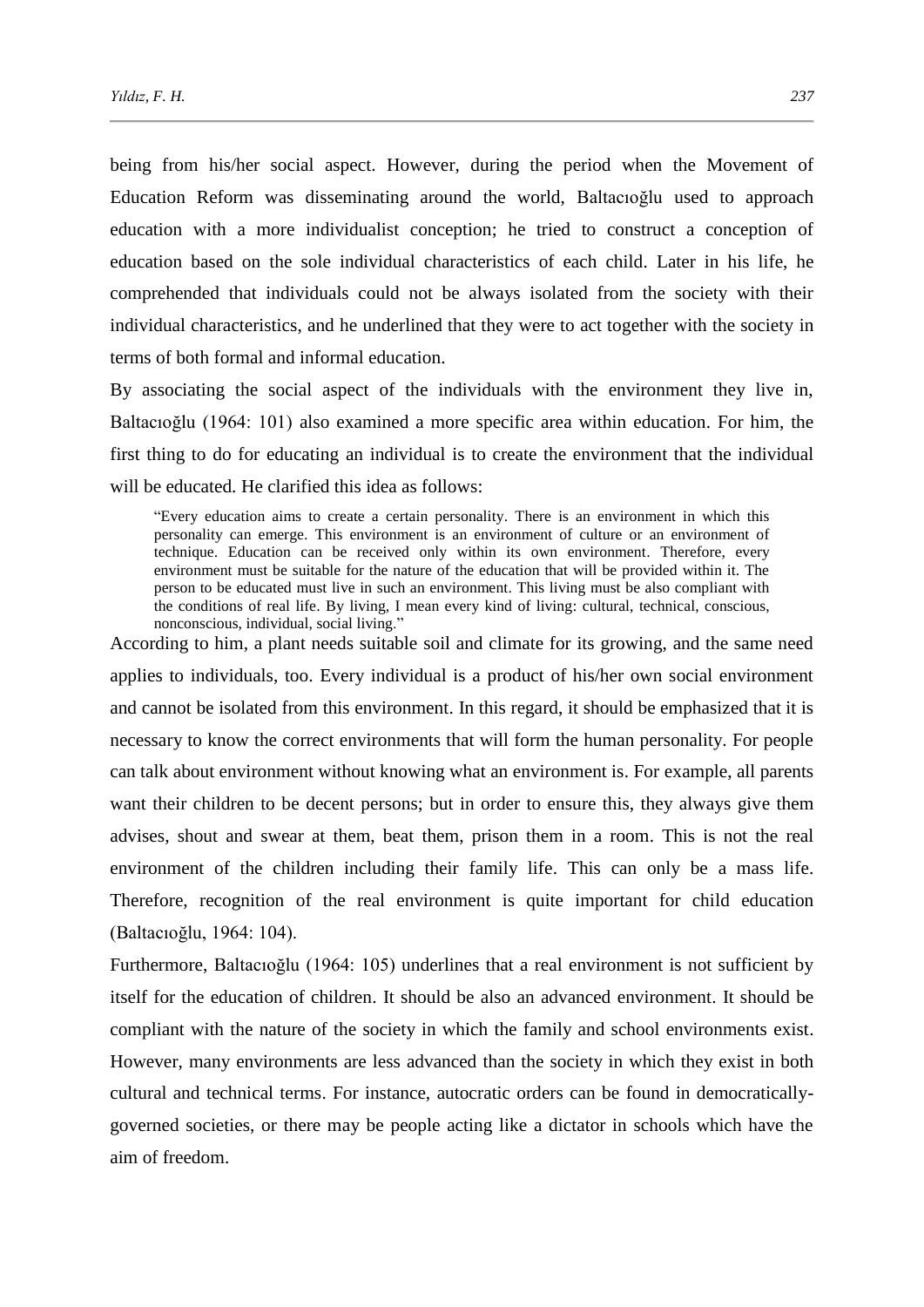Therefore, all these things require effort because providing an environment of education for children means creating an environment that is suitable for their personalities, that includes and can implement democratic elements, that enables children to learn by doing/experiencing and that provides necessary conditions for this purpose. And, of course, the duty of informing families about these needs and arranging the school environments accordingly belongs to educators.

## **Method**

This is a theoretical study based on the use of documents. In this respect, Ismayıl Hakkı Baltacıoğlu's works related to the topic, *İçtimai Mektep* (Social School) and *Pedagojide Ihtilâl*, have been reviewed within the scope of the study. Besides, secondary resources (books, articles etc.) written about Ismayıl Hakkı Baltacıoğlu in relation to the topic have been also examined.

## **Conclusion**

It can be suggested that according to Baltacıoğlu's analysis of the Turkish education system, both the Ottoman education and the Republic Period's education system were quite late in implementing the developments in education when compared with the European education. For instance, the contemporary conception of university, which dates back to the 12th century in Medieval Europe, could emerge in the Ottoman Empire only in the 19th century with many deficiencies. Unfortunately, this lateness had negative impacts during the first years of the Republic, too. Under these circumstances, various intellectuals, who are now remembered with respect, searched for ways to alleviate the destruction of this lateness and somehow became successful in this.

Many intellectuals such as Koçi Bey, Katip Çelebi, Erzurumlu İbrahim Hakkı, Emrullah Efendi and Satı Bey managed to stop this negative situation especially starting from the late 18th century, and they could put into practice important ideas for fulfilling the deficiencies of the education system. Just like these intellectuals, Ismayıl Hakkı Baltacıoğlu appeared as a prominent intellectual in the early 20th century, when the education was evolving in a very different direction.

The basic factors that made Baltacıoğlu an important person in the field of education should be sought, of course, in his identity as an educator. When he was just 24, the then Minister of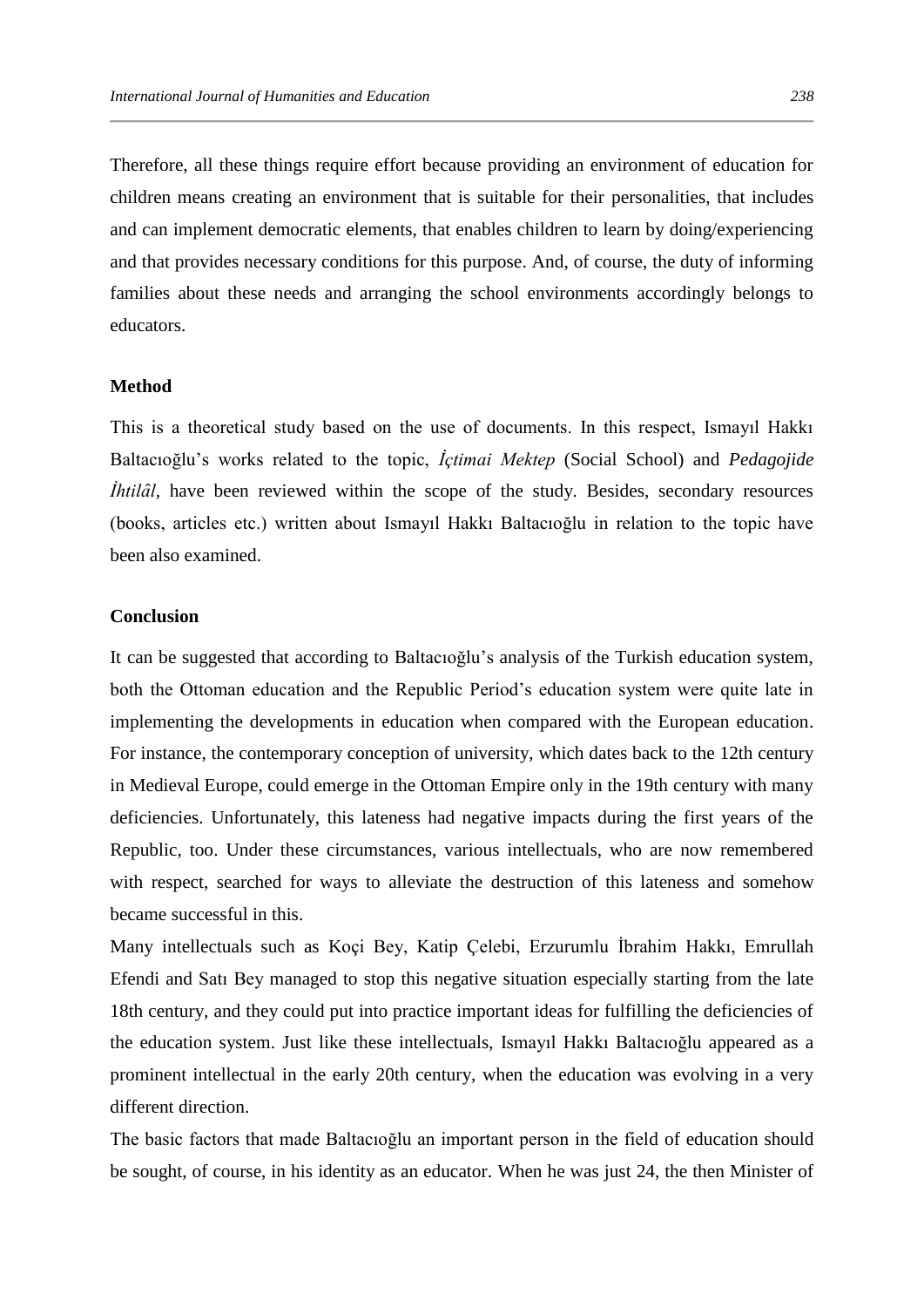National Education sent him to various European cities, where he conducted systematic research. He could objectively compare the implementation, in these cities, of the Movement of Education Reform, which was rapidly getting widespread around the world, and the desperate situation of the Ottoman State, which gave education a lower priority due to wars. His experiences in these cities led him to think that "a new school was possible"; but he did not hurry to take action. His idea of education had a systematic structure that started with detecting the deficiencies of the existing education system one by one and continued with contemplating on what should be done to eliminate them.

After his return to his country, he worked as a teacher and as a manager in various schools in which he had also received education; during this period of time, he had the chance to detect the deficiencies of the schools. Although he initially considered to make an education reform with the aim of making changes on the basic elements of the traditional education system such as school, classroom, exam, teacher, student etc., he soon recognized that it was not possible in such an education system to create the "new school", which he wanted to establish based on his impressions abroad, and to create the "new men", whom he wanted to educate in this new school. From that time on, reform in education was replaced by revolution; this revolution managed to demolish the old elements of education and replace them with new ones that would lead to the creation of active individuals who would be compliant with the necessities of the time, have a broad horizon and have leadership skills.

His conception changed the classroom arrangement, the exam system and the teacher profile; it set the students, who were continuously loaded with the ready knowledge, free from intellectual passivity based on constant reception, and it led to a model of student who got excited of what he/she did, became motivated to do better as he/she got a product, and had an inquisitive and creative intelligence. Such a model student would not accept ready knowledge and he/she would believe that his/her knowledge should not be tested solely by an exam that took only several hours. Of course, the execution of the minds that would think in this way would be guided by teachers. One product of this new conception would be the teachers serving as guides for the children, whose minds were not processed yet, to search for, analyze, criticize and internalize the knowledge. Baltacıoğlu revealed these ideas in *İçtimaî Mektep* (Social School); but this school never existed actually. However, until the outbreak of the World War I, Baltacıoğlu put these ideas into practice to a significant extent in *Şemsülmekatip*, where he had also received his primary education; and having alleged that "a